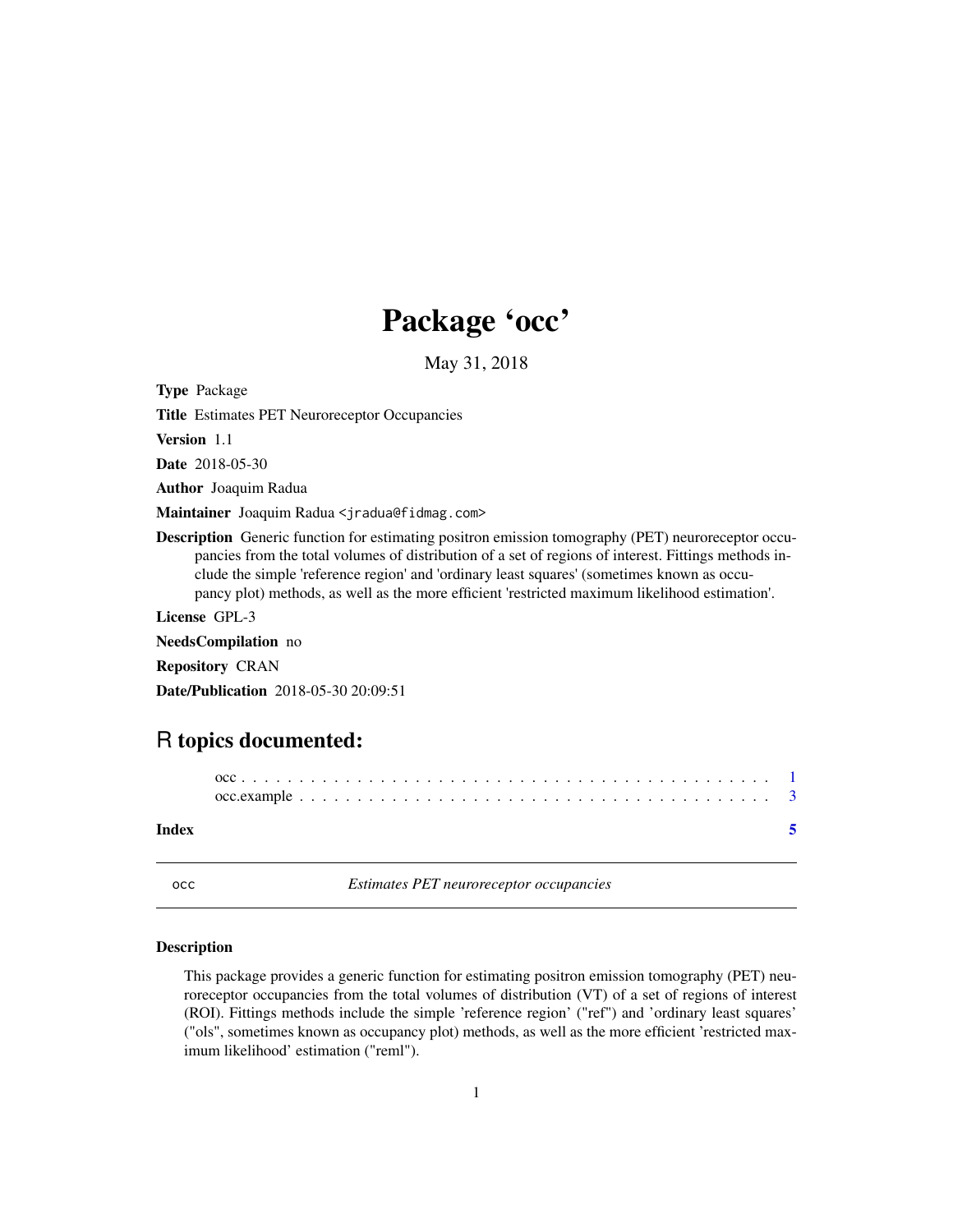#### Usage

occ(VT, method = "reml")

#### Arguments

| VT.    | matrix of total volumes of distribution (VT). Each row must have the VT values<br>of a ROI. The first column must have the baseline VT values, the second column<br>the first-postdose VT values, the third column the second-postdose VT values,<br>etcetera. See "occ.example" example below. |
|--------|-------------------------------------------------------------------------------------------------------------------------------------------------------------------------------------------------------------------------------------------------------------------------------------------------|
| method | one of either "ref" (reference region), "ols" (ordinary least squares) or "reml" (re-<br>stricted maximum likelihood estimation). Please read the assumptions of each<br>method below in Details.                                                                                               |

#### Details

Reference region ("ref") method assumes that: a) neuroreceptor occupancy is different in each ROI; b) non-displaceable volume of distribution (VND) is different in each scan; c) specific volumes of distribution (VS) are the same in all scans; d) VS of the first ROI is null; and e) all measurement errors are negligible. Note that assumptions d) and e) may be unrealistic in many cases.

Ordinary least squares ("ols") method assumes that: a) neuroreceptor occupancy is the same in all ROIs; b) VND is different in each postdose scan; c) baseline VND is equal to all postdose VND; d) VS are different in each postdose scan; e) baseline VS are equal to all postdose VS; f) measurement errors are different in each scan; and g) measurement error of baseline scan is null. Note that assumptions c) and e) may lead to multiple (i.e. mathematically impossible) baseline estimates in studies with more than one postdose scan. Also, note that assumption g) may be unrealistic in many cases.

Restricted likelihood estimation ("reml") method assumes that: a) neuroreceptor occupancy is the same in all ROIs; b) VND is the same in all scans; c) VS are the same in all scans; and d) measurement error is the same in all scans. This method is recommended above other methods because it has shown higher statistical efficiency.

#### Value

An object of class occ, basically a list including the following elements:

| VT            | the observed total volumes of distribution                |
|---------------|-----------------------------------------------------------|
| coefficients  | the neuroreceptor occupancy coefficients                  |
| <b>VND</b>    | the non-displaceable volumes of distribution of each scan |
| VS            | the specific volumes of distribution                      |
| sigma         | the measurement error in each scan                        |
| fitted.values | the fitted VT                                             |
| residuals     | the residuals, that is, observed VT minus fitted VT       |

#### Author(s)

Joaquim Radua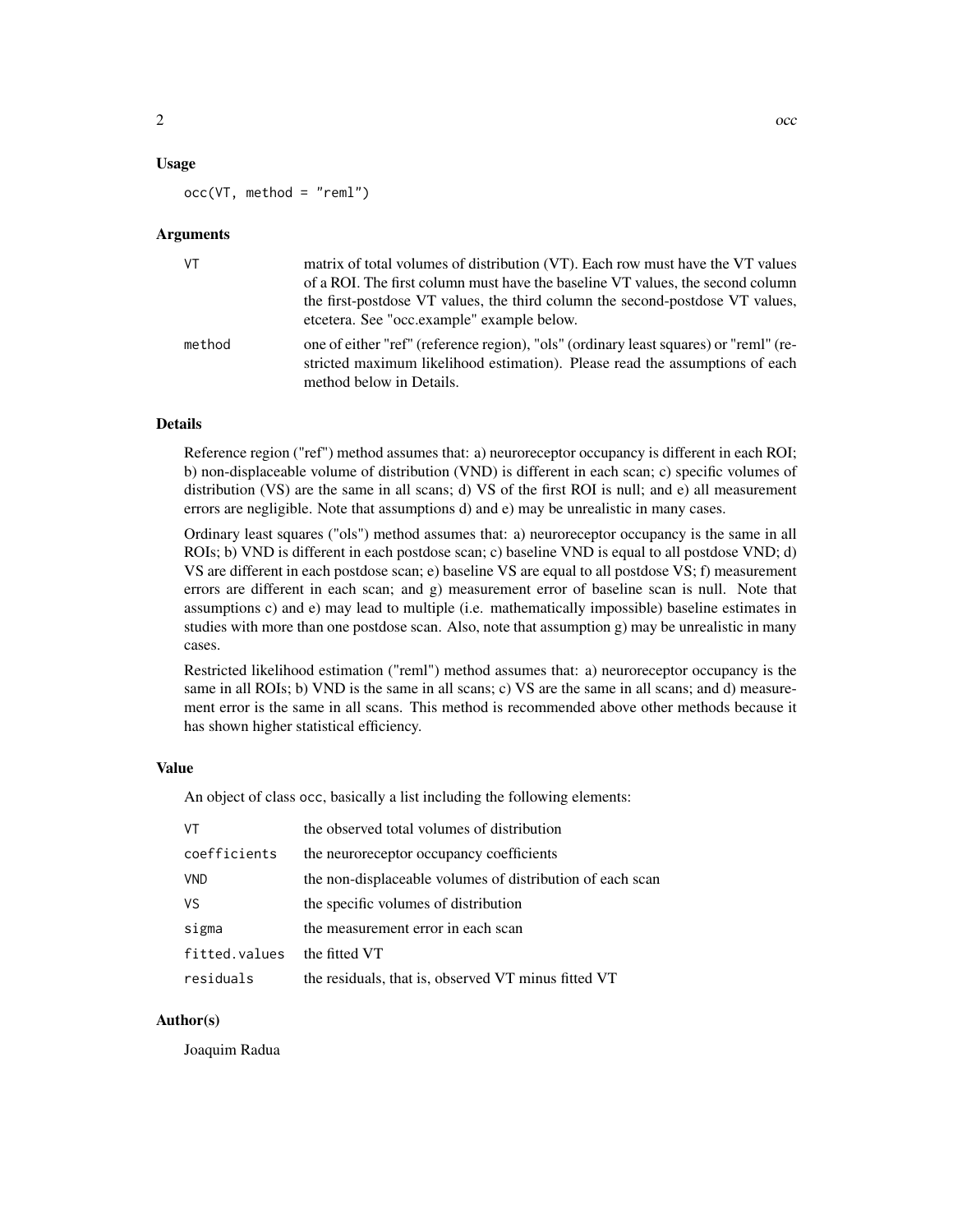#### <span id="page-2-0"></span>occ.example 3

#### References

Radua J, Bullich S, Lopez N and Catafau AM. Restricted maximum likelihood estimation of PET neuroreceptor occupancy in the absence of a reference region. Medical Physics 2011;38:2558.

Doi: 10.1118/1.3578606 ( http://dx.doi.org/10.1118/1.3578606 )

#### Examples

```
## Total volumes of distribution (VT) from a simulated PET study
## including a baseline scan, as well as two other scans after
## administration of a drug. Note that each row in the matrix
## represents a ROI, whilst each column represents a scan.
data(occ.example)
occ.example
# Baseline 1st postdose 2nd postdose
# Cerebellum 0.39 0.28 0.30
# Frontal cortex 0.72 0.35 0.47
# Occipital cortex 0.96 0.43 0.62
# Parietal cortex 0.75 0.34 0.50
# Temporal cortex 0.44 0.26 0.31
## Default REML fitting of these simulated data:
m = occ(occ.example)print(m) # Prints the neuroreceptor occupancy coefficients
summary(m) # Also prints the non-displaceable volume of
           # distribution (VND), the specific volumes of
           # distribution (VS) and the measurement error
fitted(m) # Prints the fitted values
residuals(m) # Prints the residuals
plot(m) # Plots the estimated and observed volumes of
           # distribution
```
occ.example *Total volumes of distribution (VT) from a simulated PET study*

#### Description

Total volumes of distribution (VT) from a simulated PET study including a baseline scan, as well as two other scans after administration of a drug.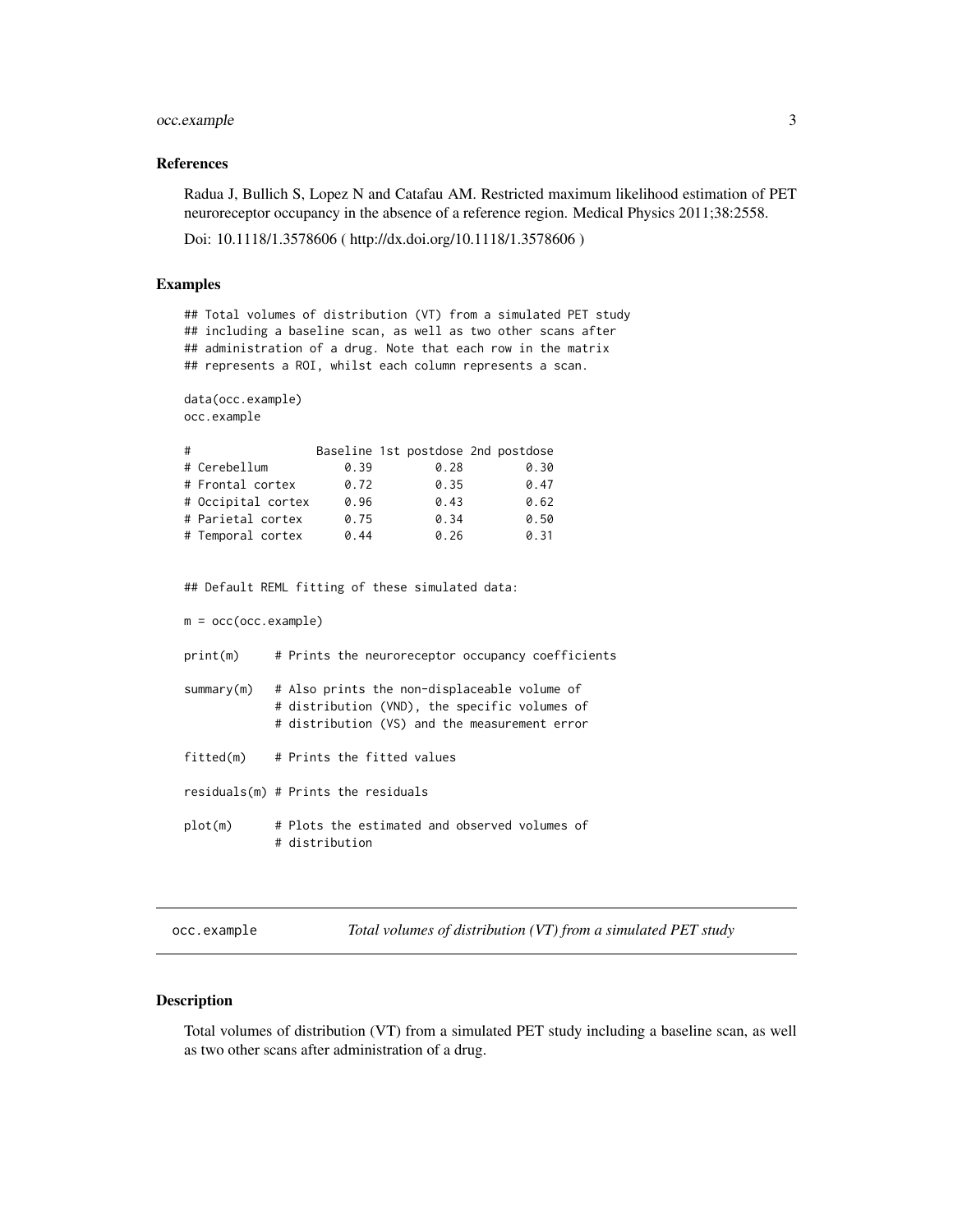#### Usage

occ.example

#### Format

A matrix of total volumes of distribution (VT) with 5 rows (ROIs) and 3 columns (scans).

#### Examples

data(occ.example) occ.example

| # |                    |      |      | Baseline 1st postdose 2nd postdose |
|---|--------------------|------|------|------------------------------------|
|   | # Cerebellum       | 0.39 | 0.28 | 0.30                               |
|   | # Frontal cortex   | 0.72 | 0.35 | 0.47                               |
|   | # Occipital cortex | 0.96 | 0.43 | 0.62                               |
|   | # Parietal cortex  | 0.75 | 0.34 | 0.50                               |
|   | # Temporal cortex  | 0.44 | 0.26 | 0.31                               |

## Find the neuroreceptor occupancy in each scan:

```
summary(occ(occ.example))
```
## Plot the estimated and observed volumes of distribution:

plot(occ(occ.example))